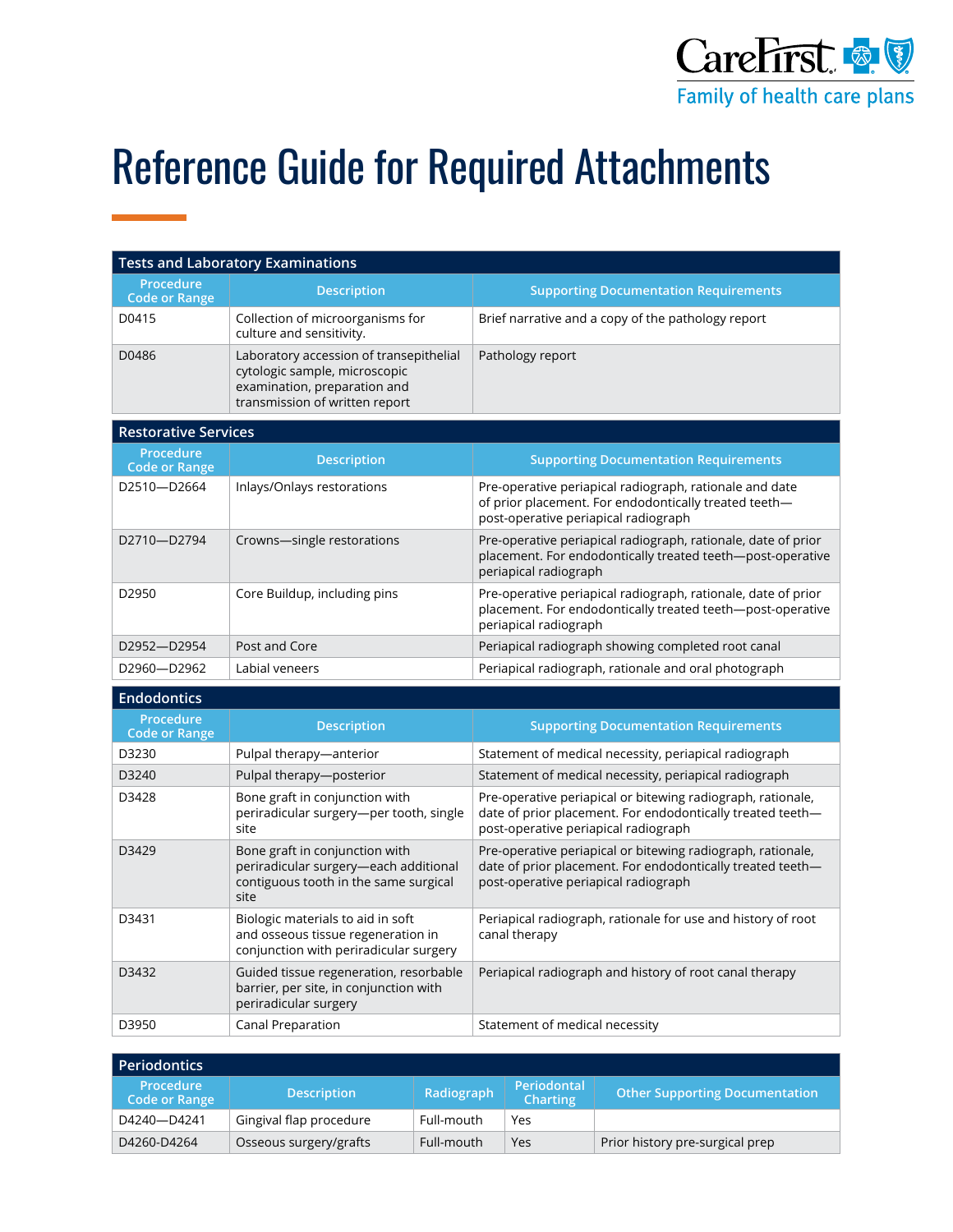| <b>Periodontics</b>               |                                                                            |                           |                                |                                                                                                                 |
|-----------------------------------|----------------------------------------------------------------------------|---------------------------|--------------------------------|-----------------------------------------------------------------------------------------------------------------|
| Procedure<br><b>Code or Range</b> | <b>Description</b>                                                         | Radiograph                | Periodontal<br><b>Charting</b> | <b>Other Supporting Documentation</b>                                                                           |
| D4265                             | Biologic materials to aid<br>in soft and osseous tissue<br>regeneration    | Periapical                |                                | Statement of medical necessity for<br>biologic material (specify material name<br>and type), digital photograph |
| D4266 - D4267                     | Osseous surgery/grafts                                                     | Full-mouth                | Yes                            | Prior history pre-surgical prep                                                                                 |
| D4270-D4285                       | Tissue grafts                                                              | Periapical or<br>bitewing | Yes                            | Periodontal charting must include<br>measurements of remaining attached<br>gingiva                              |
| D4341                             | Periodontal scaling and root<br>planing-four or more teeth<br>per quadrant | <b>Bitewing</b>           | Yes                            |                                                                                                                 |

| Removable Prosthodontics                 |                    |                                                                                                                                                                |  |  |
|------------------------------------------|--------------------|----------------------------------------------------------------------------------------------------------------------------------------------------------------|--|--|
| <b>Procedure</b><br><b>Code or Range</b> | <b>Description</b> | <b>Supporting Documentation Requirements</b>                                                                                                                   |  |  |
| D5863-D5866                              | Overdentures       | Full-mouth series or panoramic radiographs, post-operative<br>periapical radiograph of implant if implant-supported, date<br>of prior placement, if applicable |  |  |

| <b>Implants and Fixed Prosthodontics</b>     |                                              |                                                                                                                                                                                                                                                                                                                                                  |  |  |
|----------------------------------------------|----------------------------------------------|--------------------------------------------------------------------------------------------------------------------------------------------------------------------------------------------------------------------------------------------------------------------------------------------------------------------------------------------------|--|--|
| Procedure<br><b>Code or Range</b>            | <b>Description</b>                           | <b>Supporting Documentation Requirements</b>                                                                                                                                                                                                                                                                                                     |  |  |
| D6010-D6100                                  | Implant procedures                           | Pre-operative panoramic or full-mouth series radiographs,<br>periapical radiograph, date of extraction, rationale,<br>periodontal charting and history and other missing teeth,<br>rationale for 2nd stage implant surgery, if applicable                                                                                                        |  |  |
| D6055-D6057                                  | Supporting structures                        | Supporting structures panoramic or full-mouth series<br>radiographs, pre- and post-operative periapical radiographs<br>of integrated implant (from the follow-up appointment, not<br>from day of implant placement), date of extraction, rationale,<br>periodontal charting and history, and list of other missing<br>teeth                      |  |  |
| D6058-D6094,<br>D6097                        | Single crowns, abutment supported            | Single crowns, abutment-supported panoramic or full-<br>mouth series radiographs, pre- and post-operative periapical<br>radiographs of integrated implant (from the follow-up<br>appointment, not from day of implant placement), date of<br>extraction, rationale, periodontal charting and history, and<br>list of other missing teeth         |  |  |
| D6065-D6067,<br>D6082-D6084,<br>D6086-D6088  | Single crowns, implant supported             | Single crowns, implant supported panoramic or full-mouth<br>series radiographs, pre- and post-operative periapical<br>radiographs of integrated implant (from the follow-up<br>appointment, not from day of implant placement), date of<br>extraction, rationale, periodontal charting and history, and<br>list of other missing teeth           |  |  |
| D6068-D6195                                  | Fixed partial denture, abutment<br>supported | Fixed partial denture, abutment supported panoramic or full-<br>mouth series radiographs, pre- and post-operative periapical<br>radiographs of integrated implant (from the follow-up<br>appointment, not from day of implant placement), date of<br>extraction, rationale, periodontal charting and history, and<br>list of other missing teeth |  |  |
| D6075-D6077,<br>D6098, D6099,<br>D6120-D6123 | Fixed partial denture, implant<br>supported  | Fixed partial denture, implant-supported panoramic or full-<br>mouth series radiographs, pre- and post-operative periapical<br>radiographs of integrated implant (from the follow-up<br>appointment, not from day of implant placement), date of<br>extraction, rationale, periodontal charting and history, and<br>list of other missing teeth  |  |  |
| D6090 and D6199                              | Other implant services                       | Panoramic or full-mouth series radiographs, pre and<br>post-operative periapical radiographs, date of extraction,<br>rationale, periodontal charting and history, and other<br>missing teeth                                                                                                                                                     |  |  |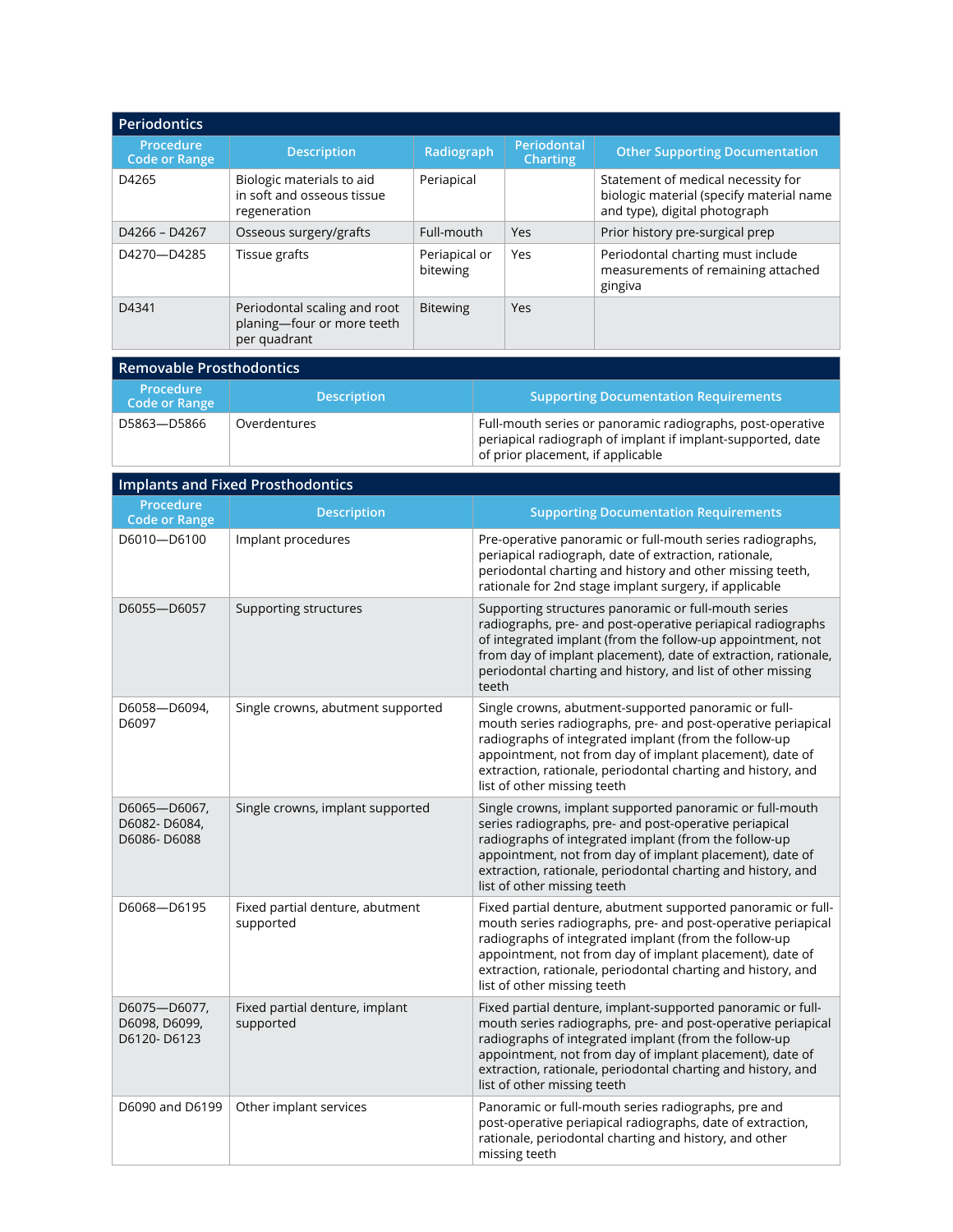| <b>Implants and Fixed Prosthodontics</b> |                                                                                            |                                                                                                                                                                                      |  |  |
|------------------------------------------|--------------------------------------------------------------------------------------------|--------------------------------------------------------------------------------------------------------------------------------------------------------------------------------------|--|--|
| Procedure<br><b>Code or Range</b>        | <b>Description</b>                                                                         | <b>Supporting Documentation Requirements</b>                                                                                                                                         |  |  |
| D6101                                    | Debridement of a periimplant defect<br>and surface cleaning of exposed<br>implant surfaces | Pre-operative periapical radiograph, periodontal charting                                                                                                                            |  |  |
| D6102                                    | Debridement and osseous contouring<br>of a periimplant defect                              | Pre-operative periapical radiograph, periodontal charting                                                                                                                            |  |  |
| D6103                                    | Bone graft for repair of periimplant<br>defect                                             | Pre-operative periapical radiograph, periodontal charting                                                                                                                            |  |  |
| D6104                                    | Bone graft at time of implant<br>placement                                                 | Pre-operative periapical radiograph, rationale                                                                                                                                       |  |  |
| D6110-D6117                              | Implant abutment supporting dentures                                                       | Pre-operative periapical or bitewing radiograph, rationale<br>and date of prior placement. For endodontically treated<br>teeth periapical radiograph                                 |  |  |
| D6205-D6252                              | Fixed partial denture pontics                                                              | Panoramic or full-mouth series radiographs, date of<br>extraction, date of prior placement, other missing teeth                                                                      |  |  |
| D6545-D6794                              | Inlays/onlays fixed partial denture<br>retainers                                           | Pre-operative periapical or bitewing radiograph, rationale<br>and date of prior placement. For endodontically treated<br>teeth-periapical radiograph                                 |  |  |
| D6710-D6792                              | Crowns-fixed partial denture retainers                                                     | Pre-operative panoramic or full-mouth series radiographs,<br>pre-operative periapical radiograph, date of prior placement.<br>For endodontically treated teeth-periapical radiograph |  |  |
| D6985                                    | Pediatric partial denture                                                                  | Statement of medical necessity                                                                                                                                                       |  |  |

| <b>Oral Surgery</b>                      |                                                                   |                                                                                                                                                                       |
|------------------------------------------|-------------------------------------------------------------------|-----------------------------------------------------------------------------------------------------------------------------------------------------------------------|
| <b>Procedure</b><br><b>Code or Range</b> | <b>Description</b>                                                | <b>Supporting Documentation Requirements</b>                                                                                                                          |
| D7260                                    | Oroantral fistula closure                                         | Statement of medical necessity                                                                                                                                        |
| D7261                                    | Primary closure of a sinus perforation                            | Statement of medical necessity                                                                                                                                        |
| D7282                                    | Mobilization of erupted or<br>malpositioned tooth to aid eruption | Statement of medical necessity, periapical radiograph or<br>other appropriate radiograph image                                                                        |
| D7285                                    | Biopsy of oral tissue                                             | Pathology report                                                                                                                                                      |
| D7286                                    | Biopsy of oral tissue-soft (all others)                           | Pathology report                                                                                                                                                      |
| D7288                                    | Brush biopsy-transepithelial sample<br>collection                 | Pathology report                                                                                                                                                      |
| D7410-D7461                              | Surgical excision of lesions                                      | Pathology report                                                                                                                                                      |
| D7471-D7485                              | Excision of bone tissue                                           | Pathology report, statement of medical necessity                                                                                                                      |
| D7950                                    | Osseous, osteoperiosteal or cartilage<br>graft                    | Panoramic or full-mouth series radiographs, periapical<br>radiograph(s) is/are acceptable if they show complete site,<br>statement of medical necessity and rationale |
| D7951                                    | Sinus augmentation                                                | Panoramic or full-mouth series radiograph, date of<br>extraction, statement of medical necessity, and other missing<br>teeth                                          |
| D7952                                    | Sinus augmentation via a vertical<br>approach                     | Panoramic or full-mouth series radiograph, date of<br>extraction, statement of medical necessity, and other missing<br>teeth                                          |
| D7953                                    | Bone replacement graft for ridge<br>preservation-per site         | Statement of medical necessity, periapical radiograph                                                                                                                 |
| D7961-D7963                              | Frenuloplasty                                                     | Statement of medical necessity, rationale, referral letter from<br>physician requesting frenuloplasty if child is younger than 3<br>years of age                      |
| D7972                                    | Surgical reduction of fibrous tuberosity                          | Statement of medical necessity                                                                                                                                        |